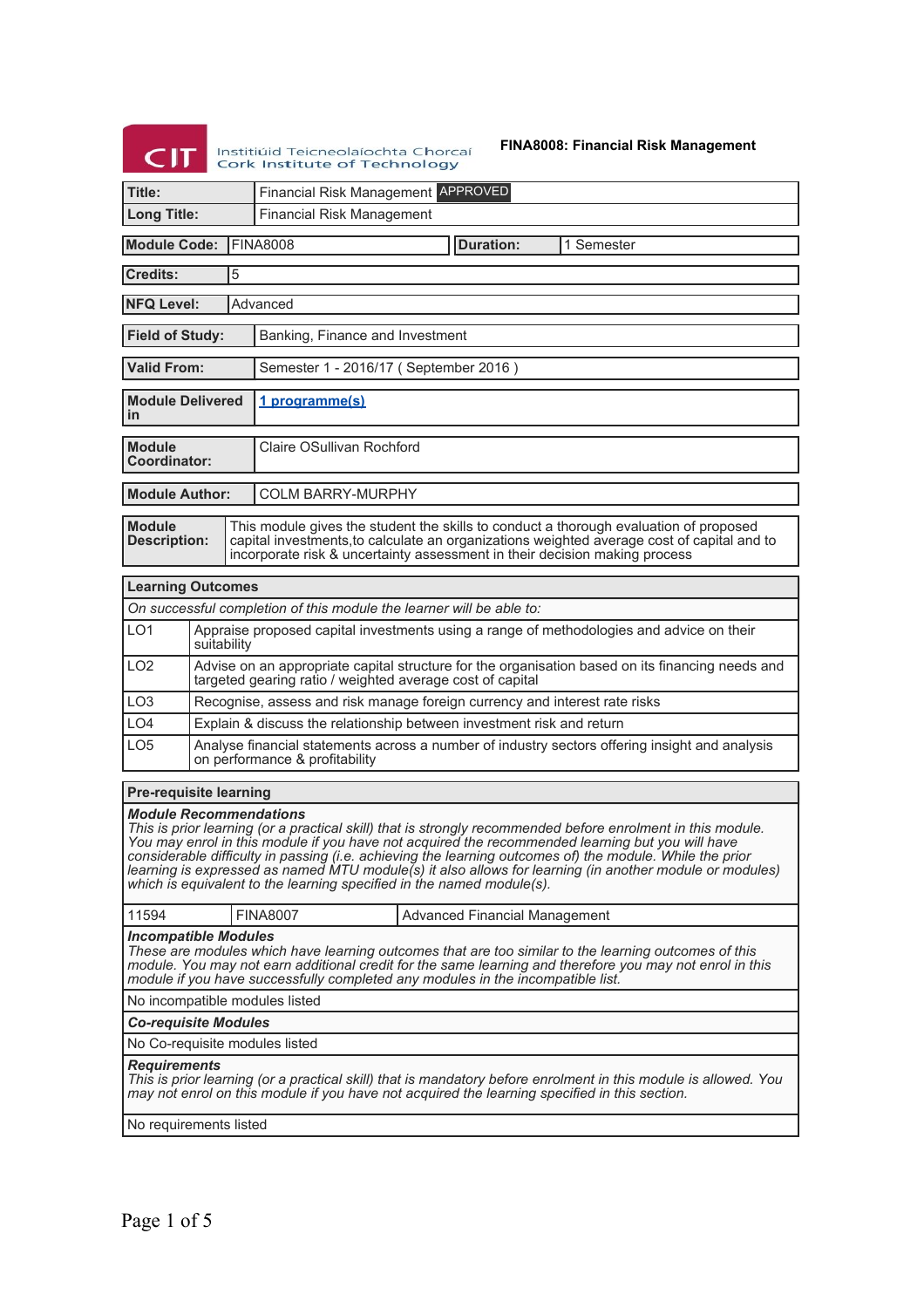

Institiúid Teicneolaíochta Chorcaí **Cork Institute of Technology** 

## **Module Content & Assessment**

## **Indicative Content**

**Investment Appraisal**

Net Present Values, Internal rate of return,taxation,inflation,lease or buy, asset replacement, capital rationing

#### **Capital Structure**

Gearing Structure, Modigliani & Miller, Weighted Average cost of capital , cost of equity, cost of debt, CAPM and dividend growth model

#### **Risk management**

Foreign currency risk, translation, transaction, matching, leading & lagging, forward contracts, hedging, synthetic hedges, Interest rate options

#### **Risk & return**

 $\overline{ }$ 

Portfolio theory,Systematic & unsystematic risk, Beta Factors,probabilities,decision trees, sensitivity analysis

## **Financial statement analysis**

Ratios, Profitability, Liquidity, Growth, Earnings, Efficiency, Investment

| <b>Assessment Breakdown</b>        | $\frac{9}{6}$ |
|------------------------------------|---------------|
| Course Work                        | $130.00\%$    |
| I End of Module Formal Examination | $'70.00\%$    |

| <b>Course Work</b> |                                                                                                                                                                                                     |                      |                                |                    |  |
|--------------------|-----------------------------------------------------------------------------------------------------------------------------------------------------------------------------------------------------|----------------------|--------------------------------|--------------------|--|
| Assessment<br>Type | Assessment Description                                                                                                                                                                              | Outcome<br>addressed | $\frac{9}{6}$<br>l of<br>total | Assessment<br>Date |  |
| l Presentation     | In class presentation (Brief given Week 5) for example<br>'For a multinational of your choice outline the capital<br>structure and describe the elements of the Weighted<br>Average Cost of Capital | 1.2                  |                                | 30.0   Week 8      |  |

## **End of Module Formal Examination**

| Assessment Type | <b>Assessment Description</b>            | Outcome<br>l addressed | I total | 1% of LAssessment<br>I Date |
|-----------------|------------------------------------------|------------------------|---------|-----------------------------|
| l Formal Exam   | <b>End-of-Semester Final Examination</b> | 1,2,3,4,5              | 70.0    | I End-of-Semester           |

## **Reassessment Requirement**

### **Repeat examination**

*Reassessment of this module will consist of a repeat examination. It is possible that there will also be a requirement to be reassessed in a coursework element.*

### **The institute reserves the right to alter the nature and timings of assessment**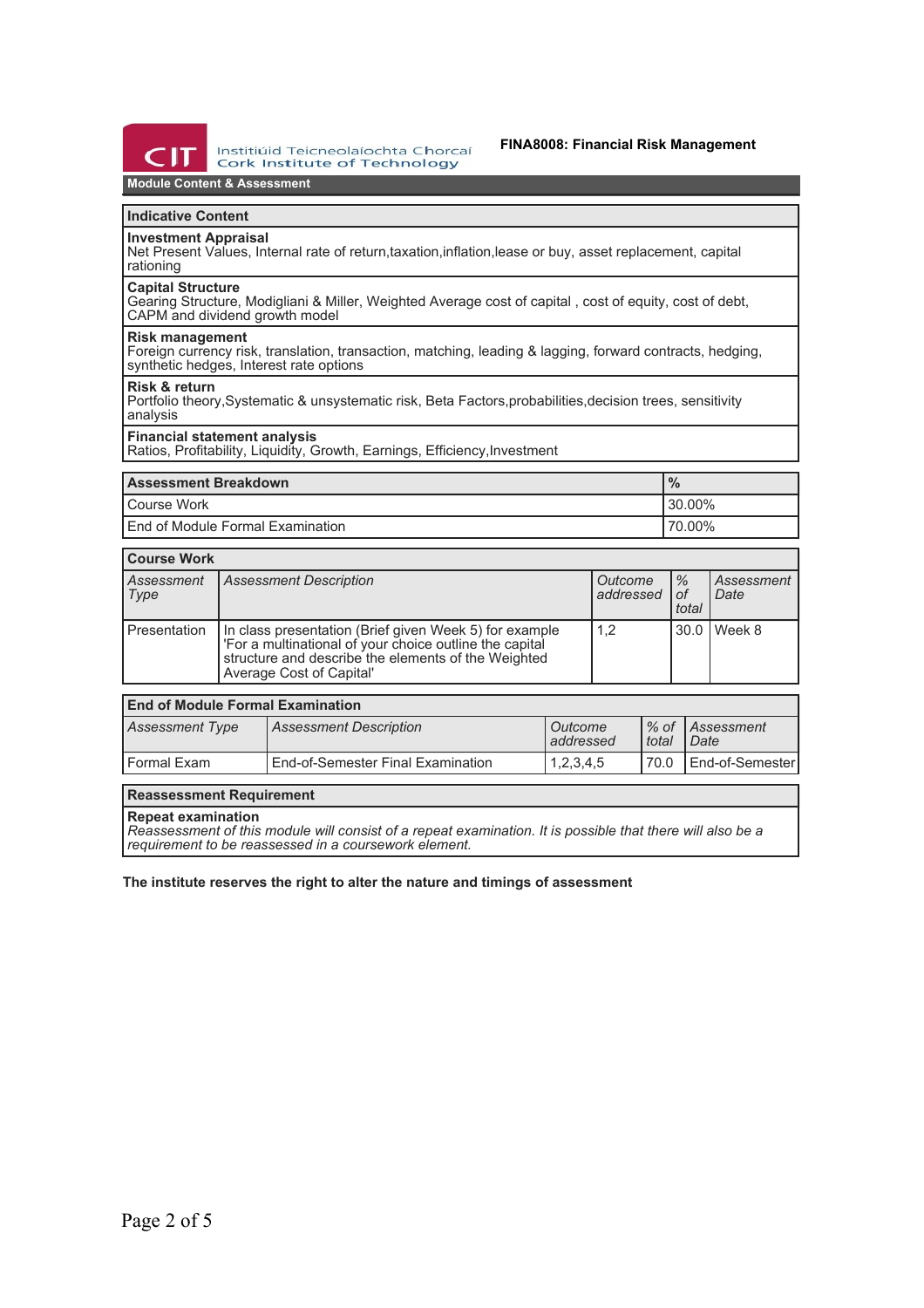

Institiúid Teicneolaíochta Chorcaí<br>Cork Institute of Technology

## **FINA8008: Financial Risk Management**

**Module Workload**

| <b>Workload: Full Time</b>                       |                             |  |                    |                     |                                          |
|--------------------------------------------------|-----------------------------|--|--------------------|---------------------|------------------------------------------|
| <b>Workload Type</b>                             | <b>Workload Description</b> |  |                    | Hours Frequency     | Average<br>Weekly<br>Learner<br>Workload |
| Lecture                                          | Theory                      |  |                    | $4.0$ Every<br>Week | 4.00                                     |
| Independent & Directed<br>Learning (Non-contact) | Study                       |  |                    | $3.0$ Every<br>Week | 3.00                                     |
|                                                  |                             |  | <b>Total Hours</b> |                     | 7.00                                     |
| Total Weekly Learner Workload                    |                             |  |                    |                     | 7.00                                     |
| Total Weekly Contact Hours                       |                             |  |                    | 4.00                |                                          |
| <b>Workload: Part Time</b>                       |                             |  |                    |                     |                                          |
| <b>Workload Type</b>                             | <b>Workload Description</b> |  |                    | Hours Frequency     | Average<br>Weekly<br>Learner<br>Workload |
| Lecture                                          | Theory                      |  | 2.0                | Every<br>Week       | 2.00                                     |
| Independent & Directed<br>Learning (Non-contact) | Study                       |  |                    | $5.0$ Every<br>Week | 5.00                                     |
|                                                  |                             |  |                    | <b>Total Hours</b>  | 7.00                                     |
| Total Weekly Learner Workload                    |                             |  |                    |                     | 7.00                                     |
| Total Weekly Contact Hours                       |                             |  |                    | 2.00                |                                          |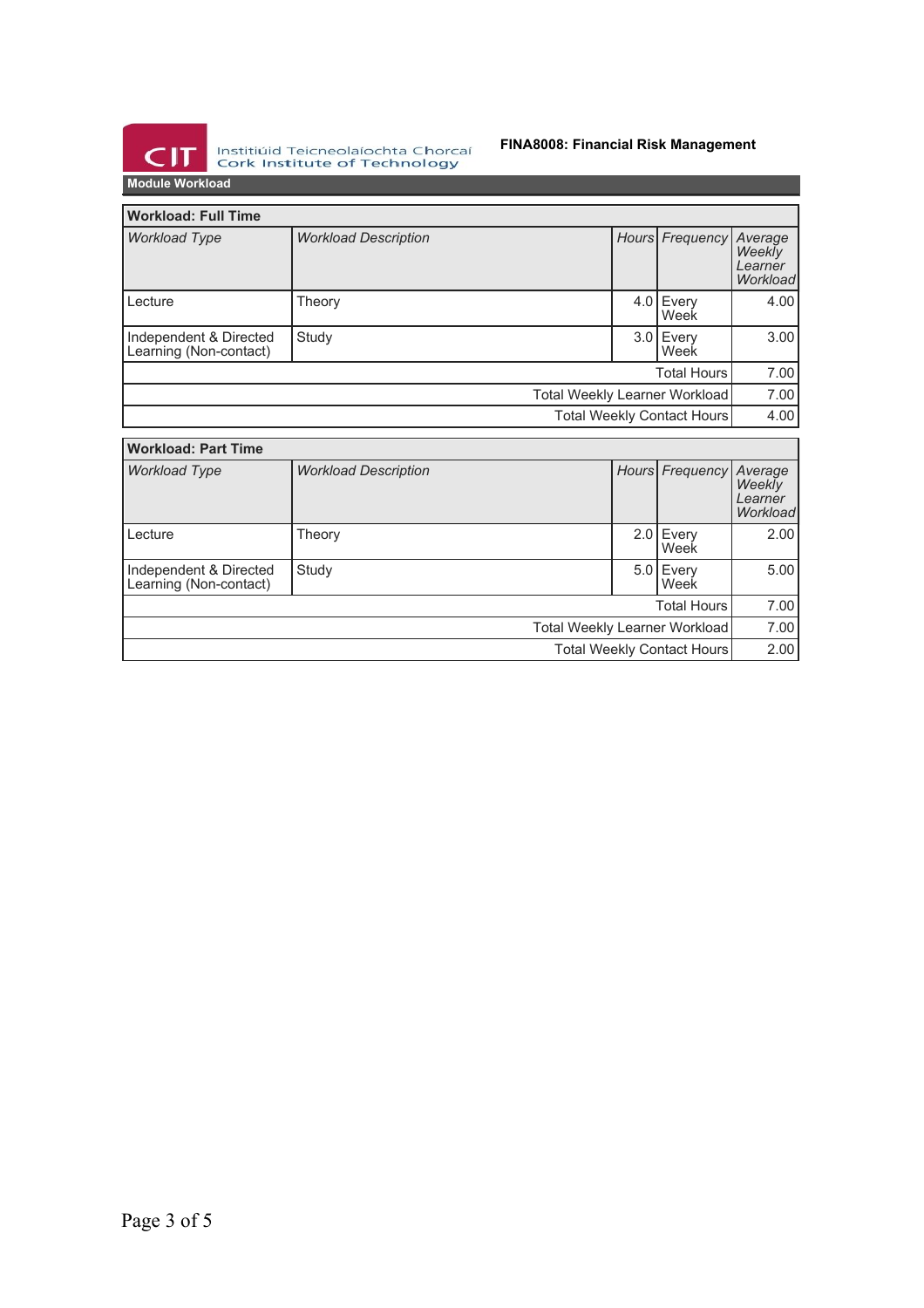**Module Resources**

*Recommended Book Resources*

**Chartered Accountants Ireland 2014,** *Finance Theory and Practice***, Third Ed., Chartered Accountants Ireland Dublin [ISBN: 9781908199485]**

*Supplementary Book Resources*

**Lawrence Cunningham 2001,** *The Essays of Warren Buffett:Essays for Corporate America***, 1st Ed., Carolina Academic Press United States [ISBN: [ISBN: 10:0-9664461-1-9]]**

**Brealey , Myers 2008,** *Principles of Corporate Finance***, 8th Ed Ed., McGraw-Hill London [ISBN: [ISBN: 10: 0073130826]**

*Supplementary Article/Paper Resources*

**Myers, S.C. 1999,** *The Search for Optimal Capital Structure***, The Revolution in Corporate Finance, 2nd Edition**

*Other Resources*

- **Website:** *Irish Stock Exchange* **<http://www.ise.ie>**
- **Website:** *BusinessWeek* **<http://www.businessweek.com>**
- **Website:** *Red Herring* **<http://www.redherring.com>**
- **Website:** *Financial Times* **<http://www.ft.com>**
- **Website:** *Forbes* **<http://www.forbes.com>**

**Website:** *Siliconrepublic* **<http://www.siliconrepublic.com>**